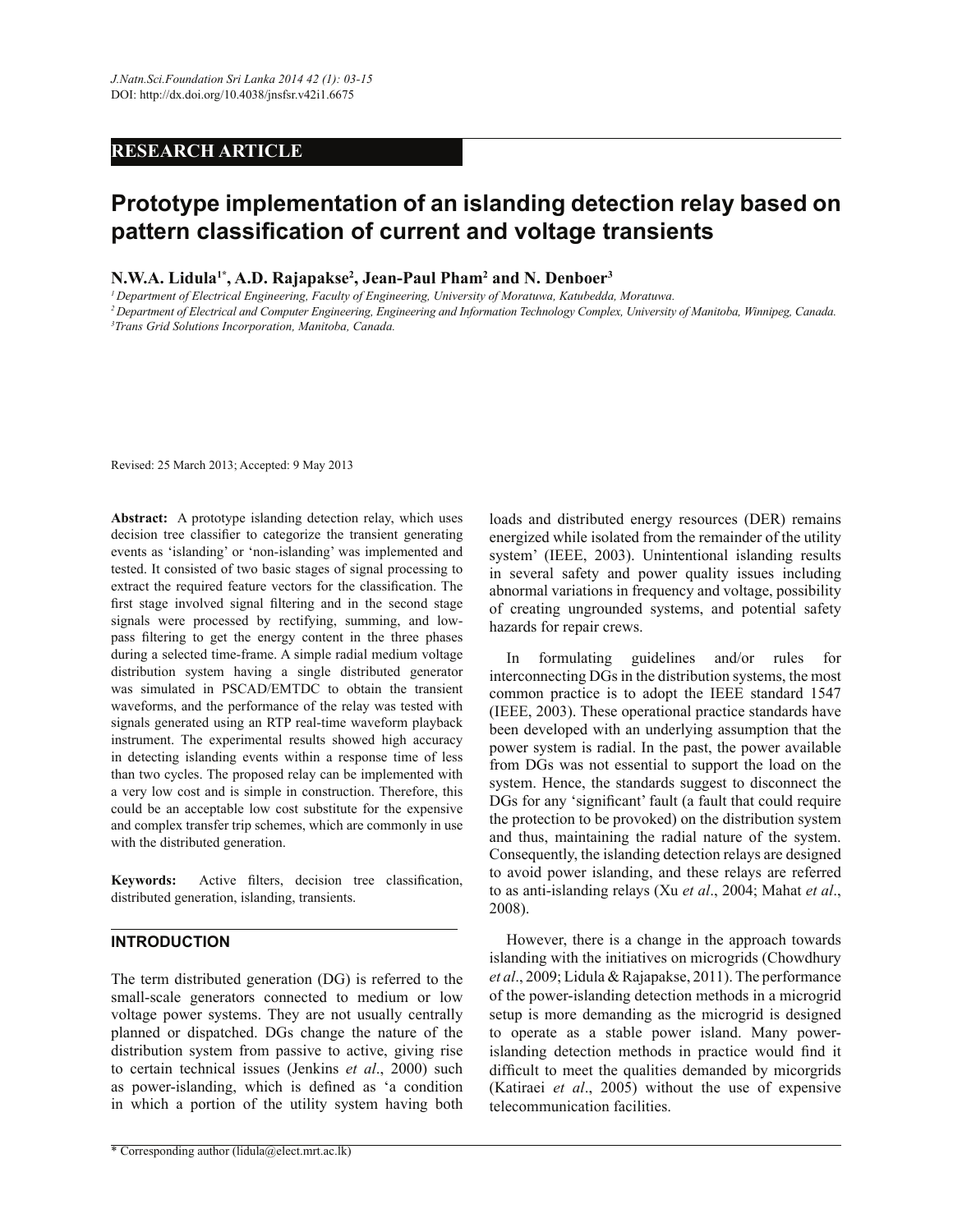Different islanding detection methods proposed in the literature can be mainly categorized into three groups: passive, active and telecommunication based methods (Xu *et al*., 2004; Mahat *et al*., 2008). The passive methods make decisions based on the measured electrical quantities such as voltage and frequency (Kim & Hwang, 2000; Walling & Miller, 2002; Funabashi *et al*., 2003; Freitas *et al*., 2005a,b). In the active methods, disturbances are injected into the network and islands are detected based on the system responses to the injected disturbance (Redfern *et al.*, 1993; O'Kane & Fox, 1997; Ropp *et al.*, 1999; Hung *et al*., 2003; Mahat *et al*., 2009; Etxegarai *et al.*, 2011). The telecommunication-based methods use reliable communication links to transmit the circuit breaker status signals, which alert and trip the DGs when islands are formed (Redfern *et al.*, 1993; Xu *et al.*, 2004; Etxegarai *et al.*, 2011). Passive islanding detection methods are preferred and widely used over the active and telecommunication based methods due to considerations such as the cost, simplicity and power quality.

In a situation where the intentional islanded operation is considered, there is a higher chance for the load and the generation of the island to be approximately balanced. Some passive islanding detection methods may fail to detect, or take longer time to detect the islands when such power balance exists. On the other hand, with low security levels observed in available passive anti-islanding protection, they cannot be made overly sensitive as that could lead to some unexpected control actions in a microgrid type of setup (Katiraei *et al.*, 2005). Consequently, looking for faster and more reliable power-islanding detection methods, transfer trip schemes, which come under telecommunication based methods are emerging (Etxegarai *et al*., 2011). There are some recent research carried out using novel technologies such as hybrid methods, wavelets and/or classification techniques like neural networks and decision trees (Salman & King, 2006; El-Arroudi *et al.*, 2007; Mahat *et al*., 2009; Lidula & Rajapakse, 2010).

A hybrid method, which uses an average rate of voltage change to initiate a real power shift that changes the real power of DG, is proposed in Mahat *et al*. (2009). The proposed method has shown higher accuracy, but the islanding detection time varies from 5 to 25 cycles depending on the power imbalance. In El-Arroudi *et al*. (2007), the use of decision tree (DT) classifier is investigated for islanding detection. However, the proposed methodology involves some complex set of features including total harmonic distortion of current/ voltage, gradient of the product of voltage and power factor, etc. for classification. It has a misclassification

rate of 16.67 % in islanding detection, which gives only 83.33 % islanding detection accuracy. The use of artificial neural network (ANN) for islanding detection has been investigated by Salman *et al*. (2006) looking at two different architectures. It reports the best achieved accuracy from one of the proposed architecture as  $84.44\%$  and  $98 - 99\%$  with the other architecture. However, it does not mention whether the faults are considered in the classification. The islanding detection method proposed in Lidula *et al*. (2010) involves extraction of current and voltage signal energies in different frequency bands through discrete wavelet transform and the use of DT classification. The performed verification tests has shown more than 98 % classification accuracy with 95 % confidence and a response time of less than 2 cycles.

This paper presents detailed information on hardware implementation of an islanding detection method that uses current and voltage transient signals as an extension of Pham *et al*. (2011). The proposed methodology in this paper uses simple analog band pass filters to extract the features from the current and voltage signals for accurate identification of power islands.

## **TRANSIENT BASED ISLANDING DETECTION**

The transients generated during an islanding event contain unique signatures. The hypothesis that these unique signatures contained in transient signals can be used to distinguish islanding events from the other disturbances with the help of a suitable classifier, was proved in Lidula *et al*. (2010). It has been shown that more than 98 % overall classification accuracy can be achieved with 95 % confidence. However, hardware implementation of the above islanding detection technique requires sampling of input signal at 10 kHz and processing that data in real time. This needs high-end digital signal processors (DSP). Such expensive hardware may not be feasible for very small-scale distributed generators.

 This paper proposes a novel, simple and cost effective approach for classifying islanding events based on the hypothesis proved in Lidula *et al*. (2010) essentially by designing a novel simple feature extraction approach.

 Figure 1 illustrates the block diagram of the proposed islanding detection approach, which is based on the embedded signatures of transient signals. Figure 1 depicts that islanding detection is completed in three major stages: (1) data collection, (2) feature extraction and (3) classification. At data collection, current and voltage signals are measured at the generator terminal with the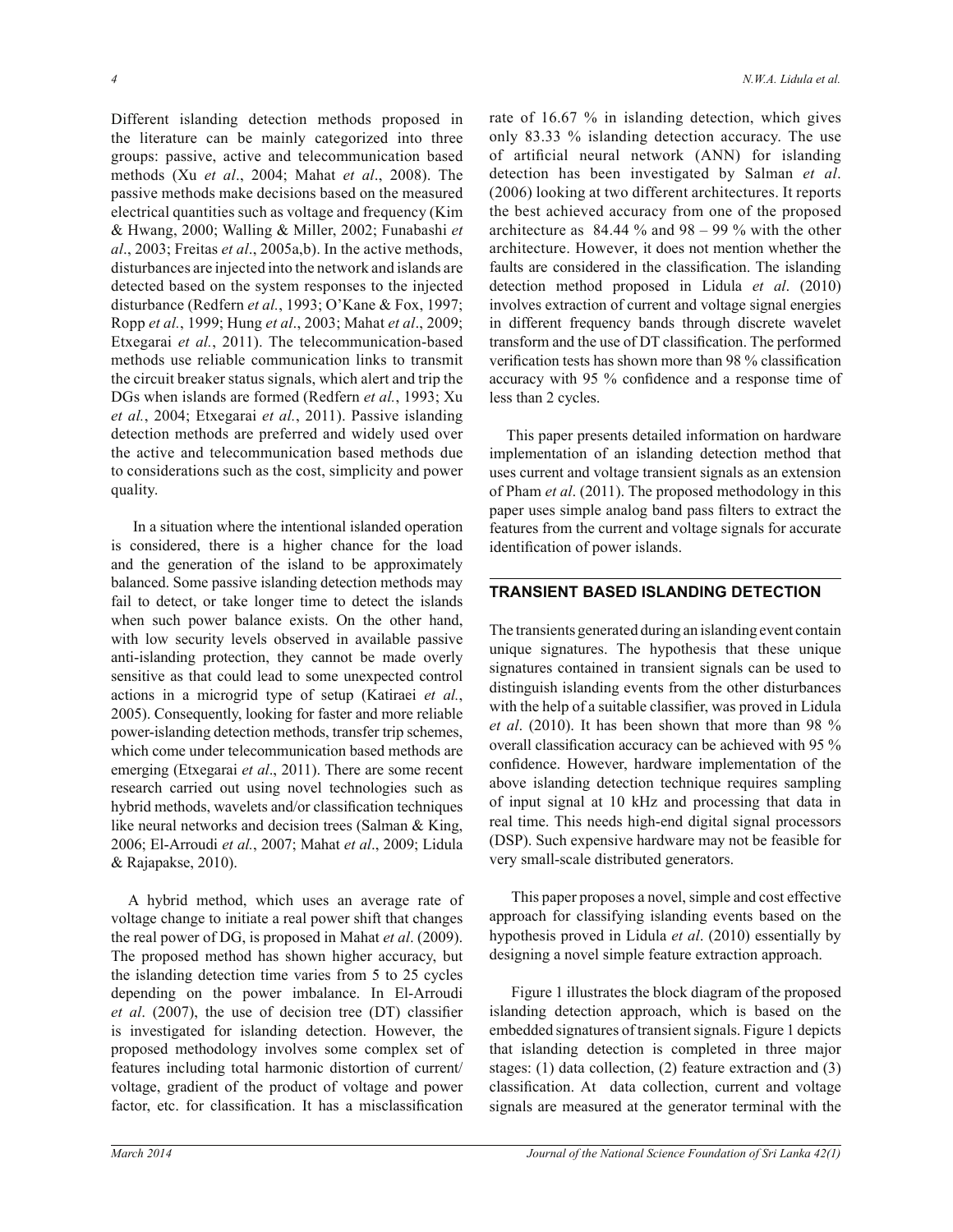

**Figure 1**: The proposed islanding detection method

use of current and voltage transformers. Although it is proved that transient signals embed unique signatures facilitating the classification of islanding events, they are not directly distinguishable in the measured signals. Therefore, the measured signals need to be pre-processed to extract the required features that assist the process of classification using the decision tree (DT). Instead of using digital technologies, the feature extraction process was designed using simple analog techniques. The use of analog systems not only provides a low cost on implementation, but also gives a low computational cost compared to using feature extraction techniques such as discrete wavelet transform or S-transform in analysing transient signals.

In the proposed feature extraction method, the measured three-phase voltages  $(V_a, V_b, V_c)$  and currents  $(I_{a}, I_{b}, I_{c})$  at the DG terminal were filtered into three different frequency bands (BP1: 2500 - 5000 Hz, BP3: 650-1250 Hz and BP4: 312.5-650 Hz) using band-pass filters as shown in Figure 1.The required frequency bands were selected based on Lidula *et al.* (2010) considering the DWT coefficients used, and further optimized through the process of building the optimal decision tree classifier. The three-phase outputs of current and voltage in each frequency band (i.e. in the frequency band BP1:  $I_a$ 1,  $I_b$ 1,  $I_c$ 1 and  $V_a$ 1,  $V_b$ 1,  $V_c$ 1) were then rectified using full-wave rectifiers (i.e. giving  $|I_a|, |I_b|, |I_c|$  and  $|V_a|,$  $|V_b1|, |V_c1|$  in BP1) and fed into three input adders, where three phase values were summed together (i.e. in BP1,  $V1 = |V_a1| + |V_b1| + |V_c1|$  and  $I1 = |I_a1| + |I_b1| + |I_c1|$ ). The lowpass filters were finally used to integrate the adder output in a definite time window creating the required features

(i.e. in BP1: EV1 and EI1) for the decision tree classifier. The following subsections briefly discuss the theory relevant to each component used in the implementation.

#### **Band-pass filters**

Fourth-order Butterworth band-pass filters (BPF) were applied in this study. The filters were designed by cascading two second-order BPF that use the multiple feedback (MFB) topology. The MFB topology allows the gain, bandwidth, and mid-frequency to be adjusted independently of one another. The fourth-order MFB band-pass filter topology is shown in Figure 2 (Kugelstadt, 2002). The general equation for the transfer function of a second order Butterworth band-pass filter is given by equation (1).

$$
H(s) = \frac{(A_m/Q)s}{1 + (1/Q)s + s^2} \qquad ...(1)
$$

With the cascading of two  $2<sup>nd</sup>$  order BPFs to get a  $4<sup>th</sup>$ order BPF, the transfer function thus, can be given by equation (2).

$$
H(s) = \frac{(A_{mi}/Q_i)\alpha s}{[1 + (\alpha s/Q_i) + (\alpha s)^2]} \cdot \frac{(A_{mi}/Q_i)(s/\alpha)}{[1 + (s/\alpha Q_i) + (s/\alpha)^2]} \quad ...(2)
$$

$$
\alpha^2 + \left[ \frac{\alpha a_1}{b_1 Q \left( 1 + \alpha^2 \right)} \right] + \frac{1}{\alpha^2} - 2 - \frac{1}{b_1 Q^2} = 0 \qquad \qquad \dots (3)
$$

where,  $\alpha$  is a scaling factor determined through successive approximation of equation (3).  $Q_i$  and  $A_{mi}$  are the quality factor and gain, respectively of both individual 2<sup>nd</sup> order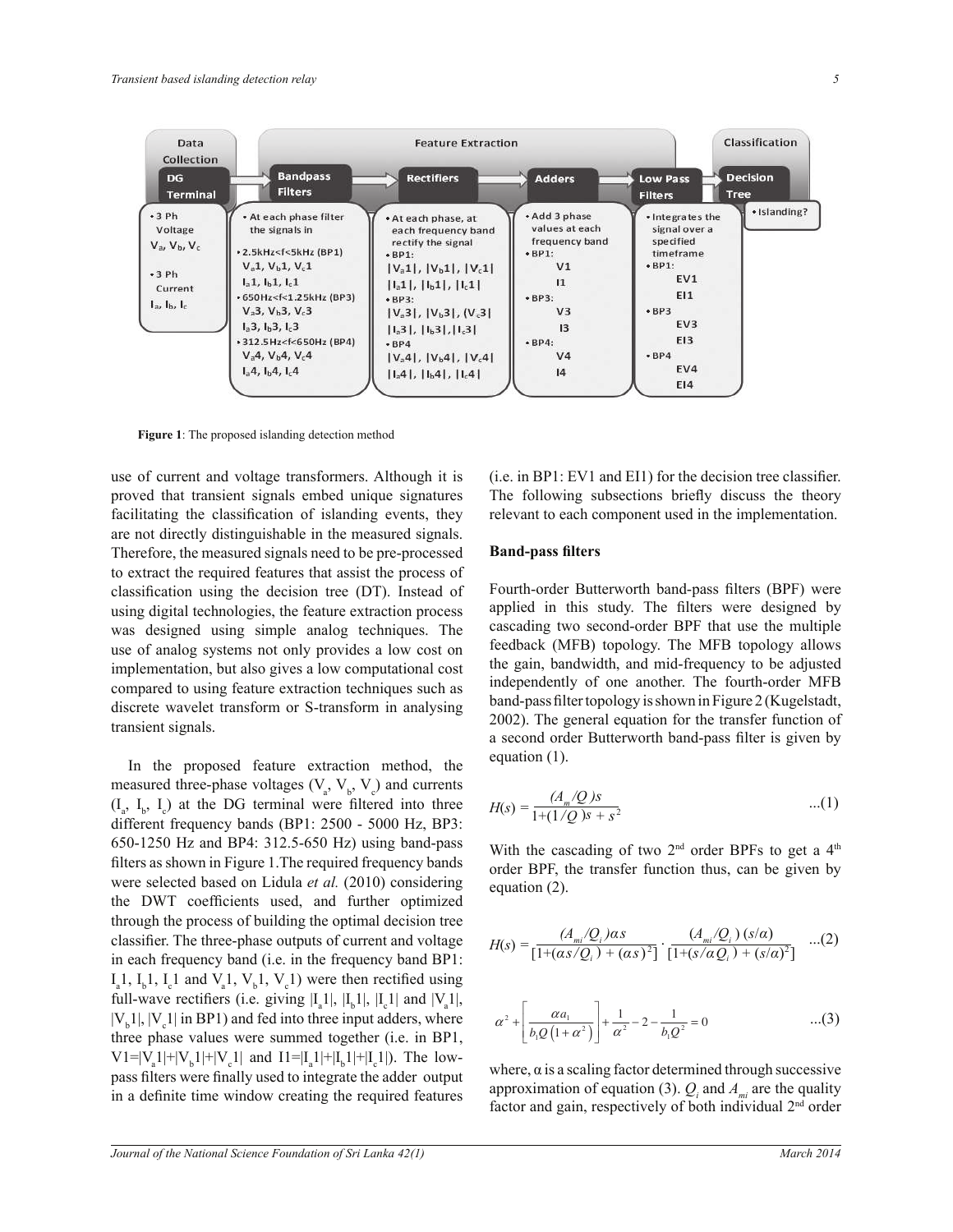filters. Once  $\alpha$  is found, the values of  $Q_i$  and  $A_{mi}$  can be found from equations (4) and (5), respectively. Once  $Q_i$  and  $A_{mi}$  are known, the resistor values are calculated using relationships shown in Table 1, for a pre-defined value of capacitance (10 nF).

$$
Q_i = Q \cdot \frac{\left(1 + \alpha^2\right) b_1}{a_1} \qquad \qquad \dots (4)
$$

$$
A_{mi} = \frac{Q_i}{Q} \sqrt{\frac{A_m}{b_1}} \qquad ...(5)
$$



Figure 2: Fourth-order multiple feedback band-pass filter circuit (Kugelstadt, 2002)

Table 1: Relationships: the resistances of the 4<sup>th</sup> order band-pass filter

| $\mathbf{R}_{21}$ | $\rm R_{11}$ | R31                                                                                                                                                                                                                                | $K_{22}$ | $\rm K_{12}$ | K32 |
|-------------------|--------------|------------------------------------------------------------------------------------------------------------------------------------------------------------------------------------------------------------------------------------|----------|--------------|-----|
|                   |              | $\alpha Q_i$ $R_{21}$ $A_{mi}R_{11}$ $Q_i$ $R_{22}$ $A_{mi}R_{12}$<br>$\overline{\pi f_m C}$ $\overline{2 A_{mi}}$ $\overline{2 Q_i^2 + A_{mi}}$ $\overline{\pi \alpha f_m C}$ $\overline{2 A_{mi}}$ $\overline{2 Q_i^2 + A_{mi}}$ |          |              |     |

#### **Rectifiers**

After filtering out the waveforms into different frequency bands, the features were formed by calculating the energy content of each filtered signal in a selected time window. The first stage of the energy extraction process is the fullwave rectifier.



**Figure 3:** Full-wave rectifier circuit (Gerstenhaber & Malik, 2010)

The full-wave rectifier shown in Figure 3 (Gerstenhaber & Malik, 2010) performs the squaring function in the energy extraction process.

#### **Adders**

In order to create a three-phase energy value, the rectified three-phase inputs were summed together using an inverting adder circuit shown in Figure 4. The output of this circuit is given by equation (6). Additionally, the three phase adder circuit allows amplifying the signals by adjusting the ratio of  $R_f/R$ . Thus, the inverting topology effectively supports the cancellation of the negative gain of the next step of the energy extraction process: the low-pass filter.

$$
V_{out} = -\frac{R_f}{R} (V_A + V_B + V_C) \qquad ...(6)
$$



**Figure 4:** Three-phase adder circuit

#### **Low-pass filters**

The final stage of the energy extraction process is a second-order Butterworth low-pass filter. The low-pass filter performs the integration of the waveform over a definite time window (0.01 s). The circuit diagram of the second-order low-pass MFB topology is shown in Figure 5. The general transfer function of a low-pass filter is given by equation (7), which gives equation (8) for the MFB low-pass filter shown in Figure 5 (Kugelstadt, 2002).

$$
H(s) = -\frac{A_0}{1 + a_1 s + b_1 s^2} \qquad ...(7)
$$

$$
H(s) = -\frac{R_2/R_1}{1 + \omega_c C_1 (R_2 + R_3 + R_2 R_3 / R_1) s + \omega_c^2 C_1 C_2 R_2 R_3 s^2} \dots (8)
$$

For a given cut-off frequency,  $f_c$ ,  $C_1$  and  $C_2$  the resistor values can be calculated using the relationships given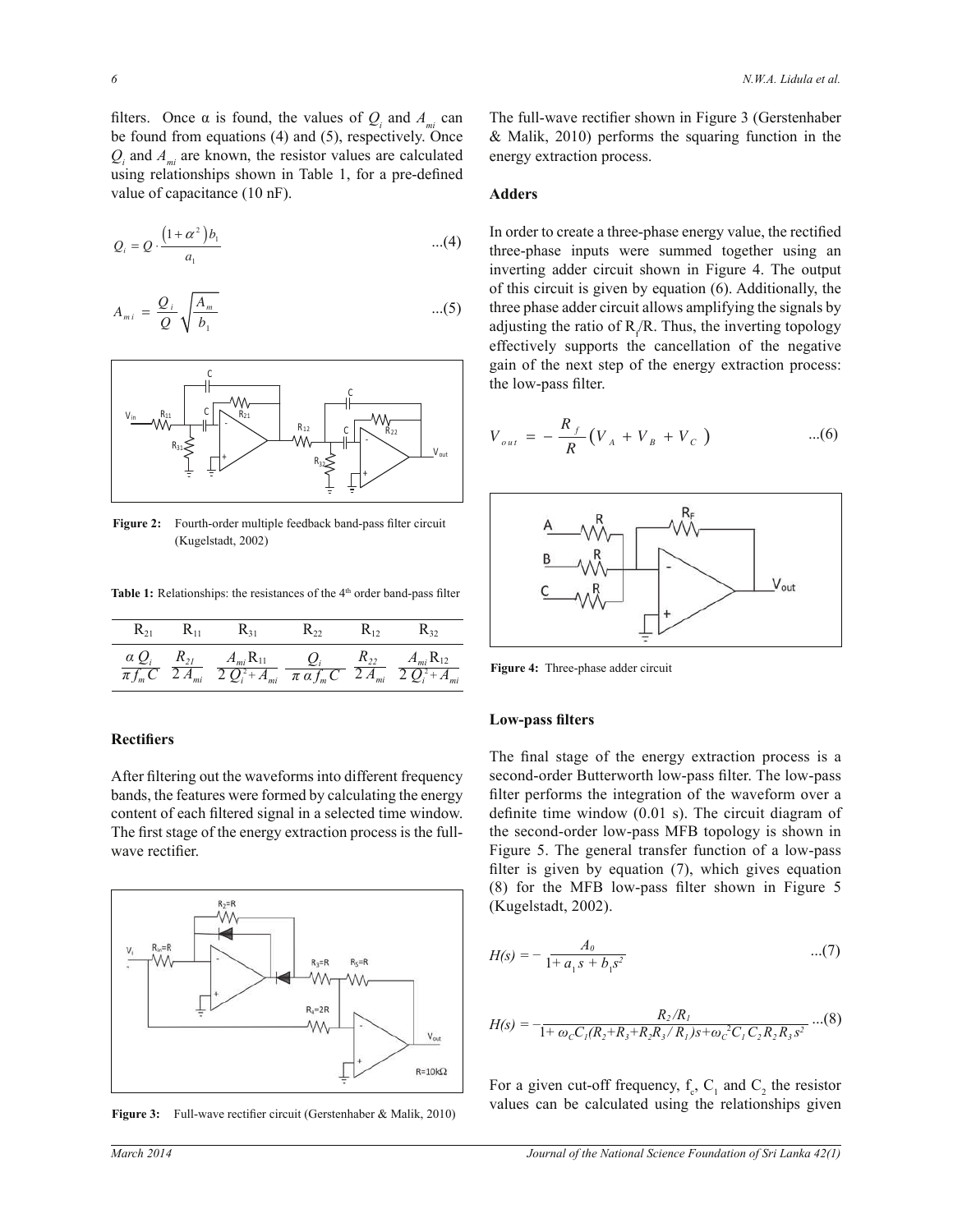in Table 2. In selecting  $C_2$ , it is required to satisfy equation (9) for  $R_2$  to be a real value.

$$
a_1^2 C_2^2 - 4b_1 C_1 C_2 (1 - A_0) \ge 0 d \qquad \qquad ...(9)
$$



**Figure 5**. Second-order low-pass filter circuit (Kugelstadt, 2002)

**Table 2:** Relationships: the resistances of the second order low-pass filter

| $a_1C_2 - \sqrt{a_1^2C_2^2 - 4b_1C_1C_2(1-A_0)}$ |                            |
|--------------------------------------------------|----------------------------|
| $4\pi f_c C_1 C_2$                               | $4\pi^2 f_c^2 C_r C_r R$ , |

#### **Decision tree classifier**

A decision tree (DT) is constructed based on the training data, and represented as a binary tree. The DT starts with the 'Root', and it contains the total training dataset. Starting from the 'Root', at each 'Internal Child Node' an attribute is tested and the data is separated to two groups based on the agreement and disagreement with the attribute. The 'Terminal Node' represents the predicted class (Breiman *et al*., 1984; Steinberg & Colla, 1995). Figure 6 shows a simple structure of a DT for a two class problem. The CART ® Pro V6 commercial software (Steinberg & Colla, 1995) was used to develop the decision tree classifier.

 CART algorithm generates decision trees based on a splitting rule. The basic idea of the splitting rule is to choose a split (attribute to test) among all the possible splits at each node so that the resulting child nodes are the 'purest'. In the CART algorithm, each split depends on the value of only one predictor variable (input feature). It carries out a brute force search through all possible splits to find the particular split. The 'Gini rule,' which searches for the largest class in the learning dataset to isolate it from the rest of the data was selected as the splitting rule in this study. For a particular split *s* at node  $t$ , the Gini impurity measure  $i(t)$  is defined as:

$$
i(t) = I - \sum_{1}^{J} p^2 (Y_j / t) \tag{10}
$$

where, *t* is the node number,  $Y_j = \text{class}$  (  $j = 1, 2, \dots$  J) and  $p(Y_j | t)$  is the class probability distribution of the dependent variable at node *t*.

Once the impurity measure is calculated, then the goodness of split *s*, ∆*i(s, t)* is calculated using equation (11).

$$
\Delta i(s,t) = i(t) - p_L [i(t_L)] - p_R [i(t_R)] \qquad ...(11)
$$

where  $p<sub>L</sub>$  is the proportion of cases at node *t* that go into the left child node,  $t_L$  and  $p_R$  is the proportion of cases at node *t* that go into the right child node,  $t_R$ ,  $i(t_L)$  is the impurity of the left child node and  $i(t_R)$  is the impurity of the right child node.

 The best split point is the one that maximizes the goodness of split, ∆*i(s,t)* when the node is split according to it. The decision tree classification technique is well explained in Breiman *et al*. (1984), Steinberg & Colla (1995) and Lidula & Rajapakse (2010).

 CART also provides a ranking of input features based on each variable's contribution to the overall tree. Variable importance is presented by scaling the values relative to the 'best performing variable', which is the variable that minimizes the Gini impurity the most at every node it is considered as a splitter (Breiman *et al*., 1984; Steinberg & Colla, 1995; Lidula & Rajapakse , 2010).



**Figure 6:** A simple model of a decision tree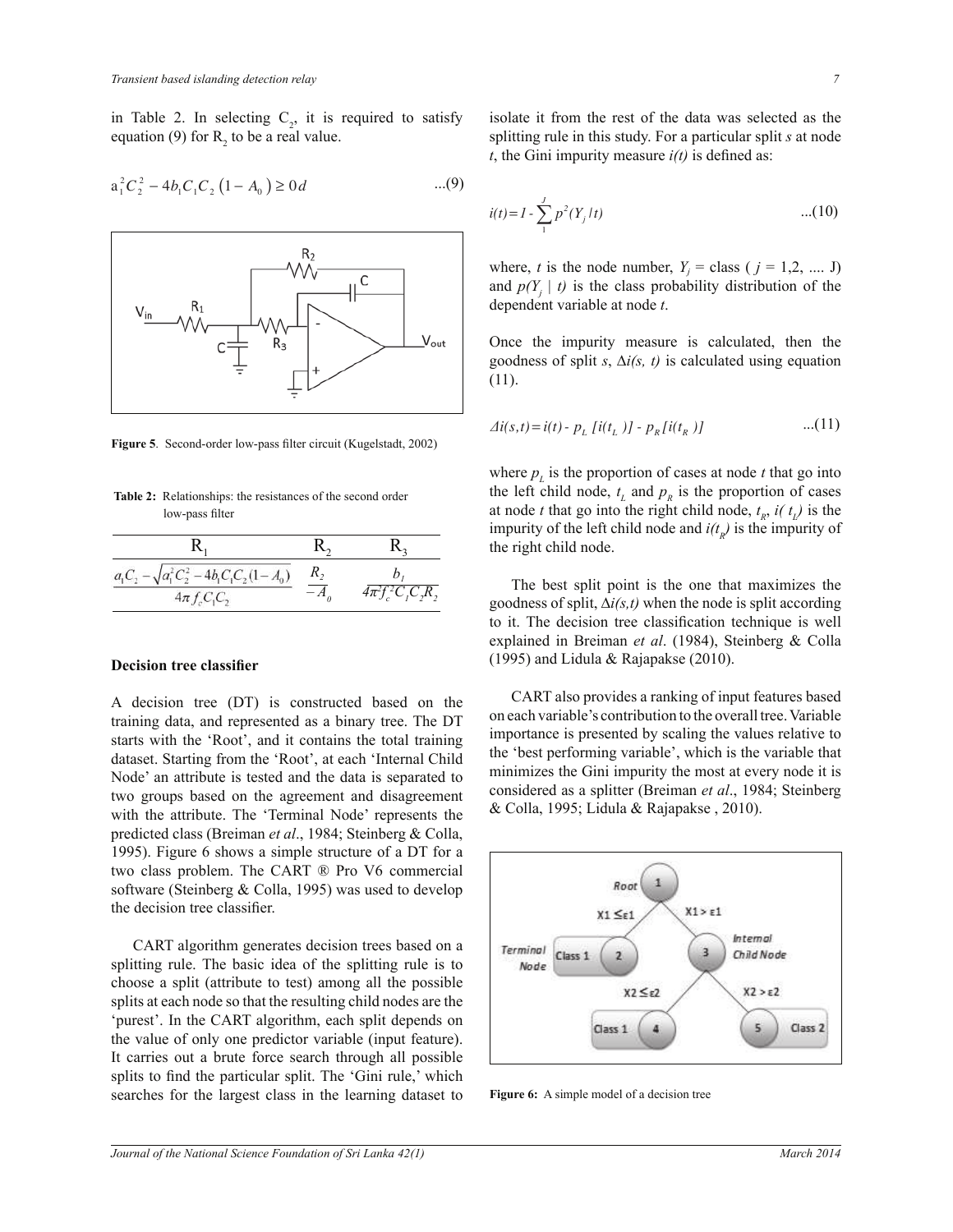

**Figure 7:** Test system

## **TEST SYSTEM AND CLASSIFIER MODELLING**

#### **Test system**

The simple radial MV distribution network shown in Figure 7 was simulated using PSCAD/EMTDC power system simulation software.

The distribution network consists of five bus-bars each having lumped loads, and bus-5 has a 1 MW, 0.3 MVar synchronous generator connected *via* a 13.2/0.4 kV transformer. All loads in the network were simulated as constant RL loads. The nominal system frequency is 60 Hz. It was intended to classify the system disturbances into two classes of events, namely 'non-islanding' and 'islanding'. The non-islanding cases include: (i) normal operation; (ii) switching of loads and (iii) temporary faults on bus-2. The islanding cases simulated include: (i) opening of breaker 'Tripgrid'; (ii) opening of breakers 'Trip' and (iii) opening of breakers 'Trip' following a fault on bus-2.

The simulations were carried out under different loading conditions by changing the system total load between 3 MW to 10 MW keeping a power factor close to 0.95. The tripping and fault times were also varied. The cases with faults were simulated for three-phase (ABC), three-phase-to-ground (ABCG), line-to-line (AB, AC, BC), and line-to-ground (AG, BG, CG) faults, where the fault resistance was also varied. A total of 864 islanding and 510 non-islanding cases were simulated and the three-phase energy values of terminal voltage and current were recorded for each simulation.

To make the data collection consistent, a 'trigger' signal was defined. It is a transient detector, which is based on the three phase energy value of the voltage waveform output through the band-pass filter in the range  $312.5 - 650$  Hz (defined as EV4). The selection of EV4 as the trigger was straightforward due to its quality of showing a comparatively large variation in the event

of a transient. The trigger threshold was set as 0.4 by studying the dataset. Thus, the data was collected after a delay of 0.01 s, if the value of EV4 exceeds 0.4. The delay of 0.01 s allows the required energy extraction process to be completed.

#### **Classifier modelling**

The decision tree classifier was modelled based on the theory explained earlier, using the CART ® Pro V6 commercial software (Steinberg & Colla, 1995). From the total dataset, which included a total of 864 islanding and 510 non-islanding cases, 67 % was used as the learning data, while the remaining 33 % was used as the testing data. The testing data were extracted randomly from each category of events described above to ensure testing against all types of transient events.

**Table 3:** Variable importance for initial DT with 8 variables

| Variable | Importance $(\% )$ | Variable        | Importance $(\% )$ |
|----------|--------------------|-----------------|--------------------|
| EV1      | 100.00             | EV <sub>2</sub> | 1.26               |
| EI4      | 20.60              | EH.             | $\mathbf{0}$       |
| EV4      | 7.80               | EI2             | $\left( \right)$   |
| EV3      | 5.88               | EI3             | $\theta$           |

Initially, a DT was built using eight variables (EV1, EV2, EV3, EV4, EI1, EI2, EI3 and EI4) corresponding to voltage (V) and current (I) waveforms through band-pass (*BP*) filters in frequency ranges: i. 2500 − 5000 Hz (*BP1*), ii. 1250 − 2500 Hz (*BP2*), iii. 650 − 1250 Hz (*BP3*) and iv. 312.5 − 650 Hz (*BP4*). These variables were created by extracting the energies of the filtered waveforms as explained earlier. As stated in a previous section, in building a DT it is possible to obtain the usefulness of each variable in the classification process as a percentage of the 'best performing variable' which is shown in Table 3. According to Table 3, relevancy of the variables EI1, EI2, EI3 and EV2 are very low, and they were omitted in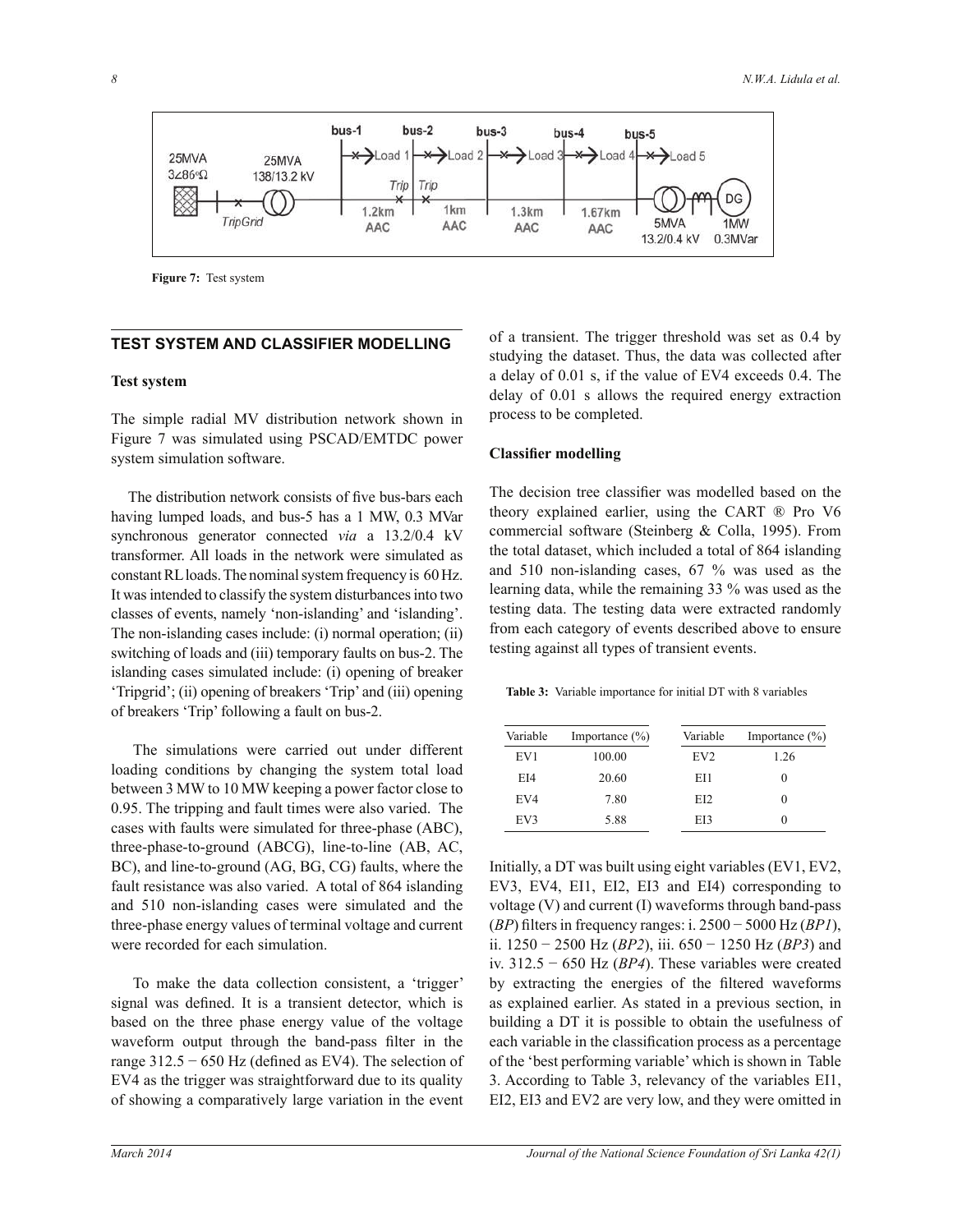

**Figure 8:** The decision tree classifier trained for detecting power islands

building the DT. This optimization reduced the number of variables from eight to four, which in turn significantly reduced the implementation cost and complexity with the reduction of the required number of filters.

**Table 4:** DT classification accuracies through CART software

| Class             |                | Training                | Testing        |                         |  |
|-------------------|----------------|-------------------------|----------------|-------------------------|--|
|                   | Total<br>cases | Correctly<br>classified | Total<br>cases | Correctly<br>classified |  |
| Islanding         | 579            | 579 (100%)              | 292            | 292 (100%)              |  |
| Non-<br>Islanding | 572            | 572 (100%)              | 289            | 288 (100%)              |  |
| Total             | 1151           | 1151 (100%)             | 581            | 580 (100%)              |  |

The optimized DT shown in Figure 8 returned the same classification accuracy as the initial DT, and the classification accuracies are given in Table 4. The overall accuracy (correct classification of both islanding and nonislanding events as a percentage of total events tested) of 100 % was achieved in training the classifier. In testing,

the overall accuracy achieved was 99.83 %, while giving 100 % accuracy in classifying islanding events.

 Figure 9 presents the simulation results observed at each point of signal processing from the voltage and current outputs (PT and CT outputs) measured at the DG terminal up to the classifier for a non-islanding (temporary three-phase fault with  $1 \Omega$  fault impedance at the bus-2 in Figure 7) and an islanding (opening of breaker 'Tripgrid' in Figure 7) event. Figures 9(c) - (g) are intended to illustrate the signal processing in each step under feature extraction for a non-islanding (fault) and an islanding event.

Feature extraction involves band-pass filtering, rectifying, three phase adding and low pass filtering. Only the band-pass filter outputs of phase-a are shown for the two cases (non-islanding to the left and islanding to the right) in Figures 9(c) and (d). Similarly, the rectifier output is shown only for the frequency range  $312.5 <$  $f < 650$  Hz (BP4) of phase-a voltage in Figure 9(e). The adder output is shown only for the BP4 frequency range in Figure 9(f). This comparison in Figures 9(c) to (g) depicts how the signal processing supports creating distinguishable differences (specifically in magnitude) in the features (EV1, EV3, EV4 and EI4) finally shown in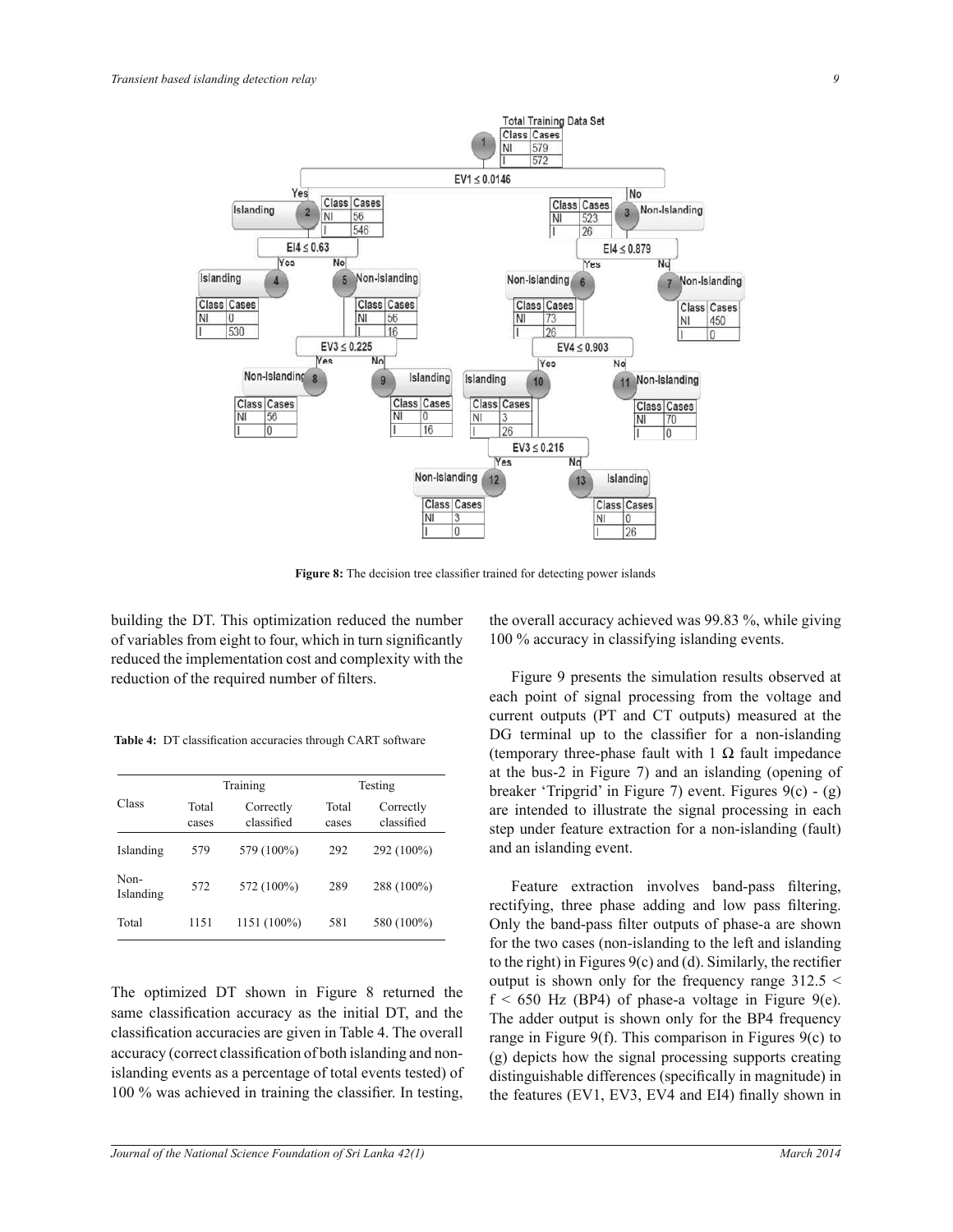Figure 9 (g) for the non-islanding and islanding events, which are the inputs to the DT classifier.

#### **Prototype implementation**

A prototype of the proposed islanding detection methodology was implemented in the laboratory level to investigate its real time performance. The main advantage in this proposed method compared to Lidula & Rajapakse (2010) arises in the implementation. Higher computational cost was avoided with the elimination of the DWT from feature extraction. In this proposing methodology, the feature extraction part was separately implemented using the actual filters. The output signals of the filters were used as inputs to the DT classifier, which was implemented on a microprocessor. The details of implementation of the feature extraction process and DT classifier are described in the following sub-sections.



**Figure 9:** The signal processing process in the proposed relay for a non-islanding and an islanding event: (a) terminal voltage, (b) terminal current, (c) band-pass filters' outputs of phase-a voltages, (d) 312.5 − 650 Hz band-pass filter (BP4) output of phase-a currents, (e) rectifier outputs of phase-a voltage in the range  $312.5 - 650$  Hz (BP4) (f) 3-phase adder output of voltages in the range  $312.5 - 650$  Hz band (BP4) and (g) low-pass filter outputs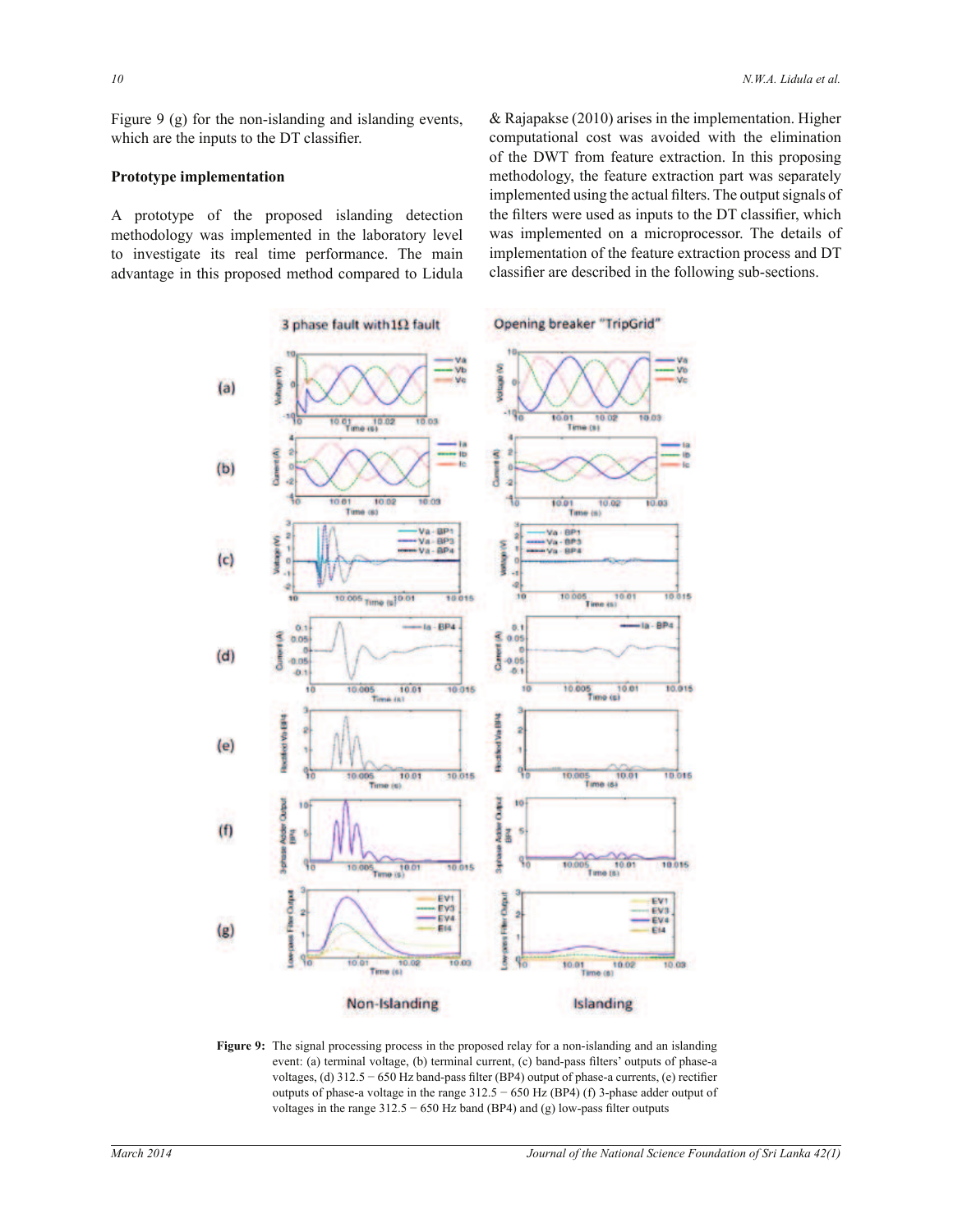**Table 5:** Standard resistor values for the band-pass filters

| Frequency band         | $R_{21}$<br>$(k\Omega)$ | $R_{11}$<br>$(k\Omega)$ | $R_{31}$<br>$(k\Omega)$ | $R_{22}$<br>$(k\Omega)$ | $R_{12}$<br>$(k\Omega)$ | $R_{32}$<br>$(k\Omega)$ |
|------------------------|-------------------------|-------------------------|-------------------------|-------------------------|-------------------------|-------------------------|
| $2500 - 5000$ Hz (BP1) | 23.5                    | 8.2                     | 1.6                     | 14.6                    | 5.0                     | 1.0                     |
| $650 - 1250$ Hz (BP3)  | 97.6                    | 33.2                    | 6.04                    | 61.9                    | 21.0                    | 3.83                    |
| $312.5 - 650$ Hz (BP4) | 174.0                   | 59.0                    | 12.4                    | 110.0                   | 374                     | 8.06                    |

#### **Feature extraction**

As shown in Figure 1 and as discussed earlier, the feature extraction process begins with the band-pass filtering of the three phase voltages and currents. The estimated values for all the components of the fourthorder Butterworth band-pass filters (Figure 2) are given in Table 5. A total of 12 fourth-order band-pass filters (3 filters for each phase of voltage, and 1 filter for each phase of current) were implemented.

The next stage of feature extraction is the rectifier circuits. The brief discussion on rectifiers in a previous section shows that each rectifier circuit consists of two operational amplifiers, five resistors and two diodes. The selected values for the resistances are shown on Figure 3 (Gerstenhaber *et al*., 2010).

 The third stage of the process is the adder circuit. The resistor values of the adder circuits  $(R_f$  and R) were selected to obtain the required amplification gains for voltage and current signals (4 and 30, respectively).

 The final stage of the feature extraction is low-pass filtering. As discussed earlier second-order Butterworth filters were used considering their capability in giving smooth output with minimal distortions. The component values used for the low pass filters corresponding to Figure 6 were determined as shown in Table 6. The output from the four low-pass filters represents the four energy signals that act as predictors to the classifier.

**Table 6:** Standard capacitor and resistor values for the low-pass filters

| $Cut-off$<br>frequency | (nF) | (nF) | R<br>$(k\Omega)$ | $(k\Omega)$ | $(k\Omega)$ |
|------------------------|------|------|------------------|-------------|-------------|
| 50 Hz                  | 10   | 47   | 138.2            | 138.2       | 155.6       |

#### **Classifier**

The classification algorithm was implemented using the Microchip PIC18F46K22 microcontroller. The key features of this microcontroller are given below.

- 64 KB flash programme memory
- 16 MIPS CPU speed
- 3,896 bytes RAM
- 1024 byte data EEPROM
- 2-A/E/USART,2-MSSP(SPI/I2C) digital communication peripherals
- $3 \times 8$ -bit,  $4 \times 16$ -bit timers
- 28 ch, 10-bit ADC

The microcontroller was incorporated with a MPLAB ICD2 connector, resistors, a seven-segment display for testing and light emitting diodes for logic flags. The developed classification unit is shown in Figure 10. The required software modules for converting analog signals into digital values and displaying characters on a 4 digit seven segment display were developed. Furthermore, the subroutine for the DT classifier was directly imported from the CART software to programme the microchip.

 The instantaneous energy values EV1, EV3, EV4 and EI4 resulting from the low-pass-filter outputs were fed to the microchip through the MPLAB ICD2 connector. The system first reads EV4 and compares the value to the trigger level (0.4). Once EV4 surpasses this value, a delay of 0.01 s is provided before collecting EV1, EV3, EV4 and EI4. These values are used as the input parameters for the DT classifier subroutine, which returns an integer representing the result of the classifier. Upon detection of an islanding event, an islanding flag is set to high, and the programme ends. If a non-islanding event occurs, the system waits for EV4 to decrease to a value below the trigger, and the process repeats until an island is detected.

![](_page_8_Picture_21.jpeg)

**Figure 10:** The classifier unit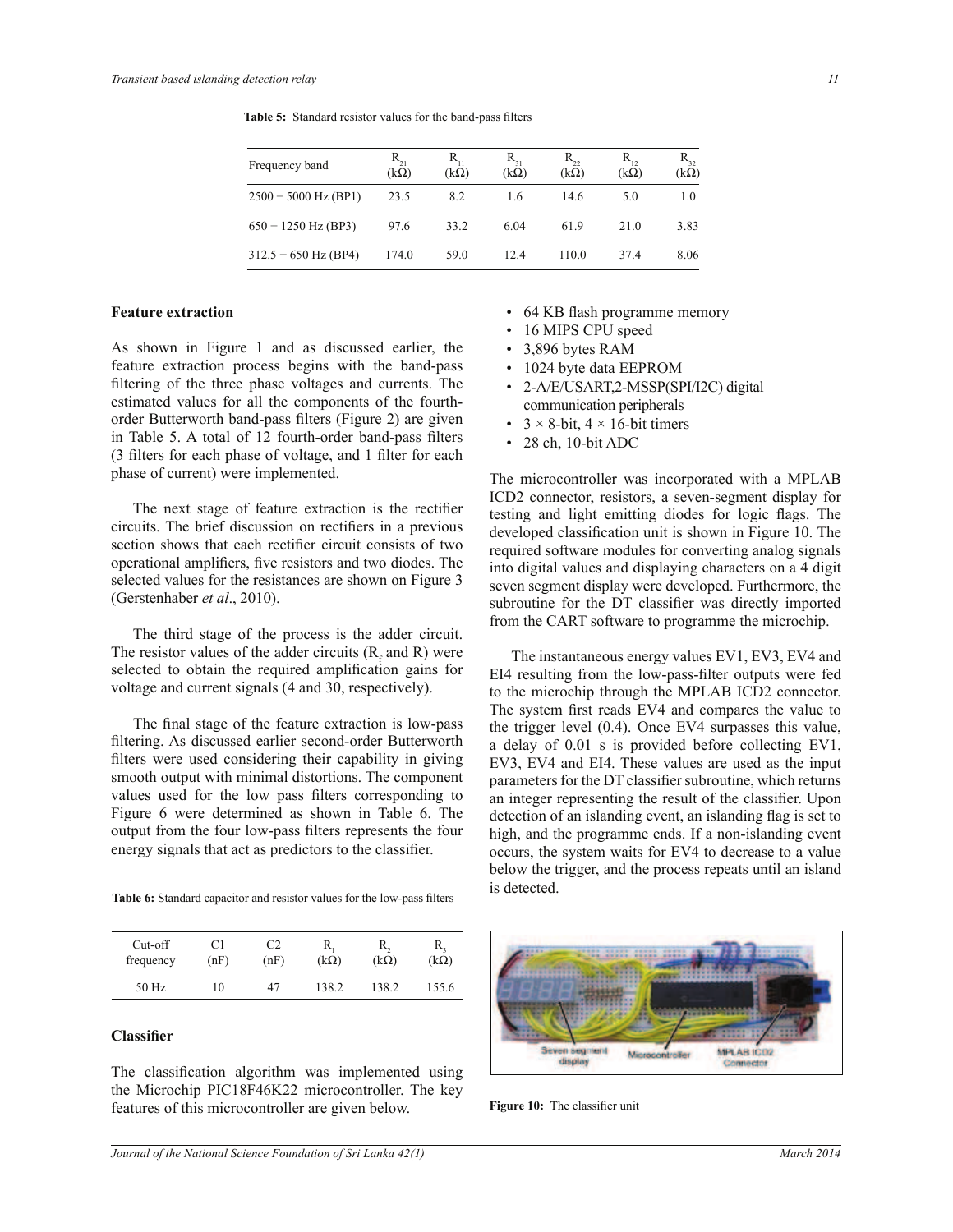### **Experimental setup**

The waveform generator, real-time playback (RTP) was used to generate the necessary three phase voltage and current signals to test the classification system. The recorded waveforms obtained from PSCAD/EMTDC simulation were played back *via* the RTP. A photograph of the experimental setup used for prototype testing is shown in Figure 11.

## **RESULTS**

The implemented prototype transient based islanding detection relay was tested using 26 islanding and 26 nonislanding events.

## **Validation of the experimental setup operation**

In order to ensure correct operation of the classifier, the analog waveforms generated from the simulations were compared against the actual waveforms observed in the implemented islanding detection relay. Figure 12 shows a comparison of the simulated and measured

signals observed during an islanding transient. Figure 12(c) shows that the energy values obtained from the implemented actual filters are in total agreement with the simulated values.

![](_page_9_Picture_9.jpeg)

**Figure 11:** Experimental setup

#### **Classification results**

The operation of the implemented classifier was tested for 52 cases, which involved 26 islanding events and 26 non-islanding events. Figure 13 shows the performance

![](_page_9_Figure_13.jpeg)

**Figure 12:** Comparison of simulated and measured signals (a) phase a-voltage, (b) phase-a current and (c) energy waveforms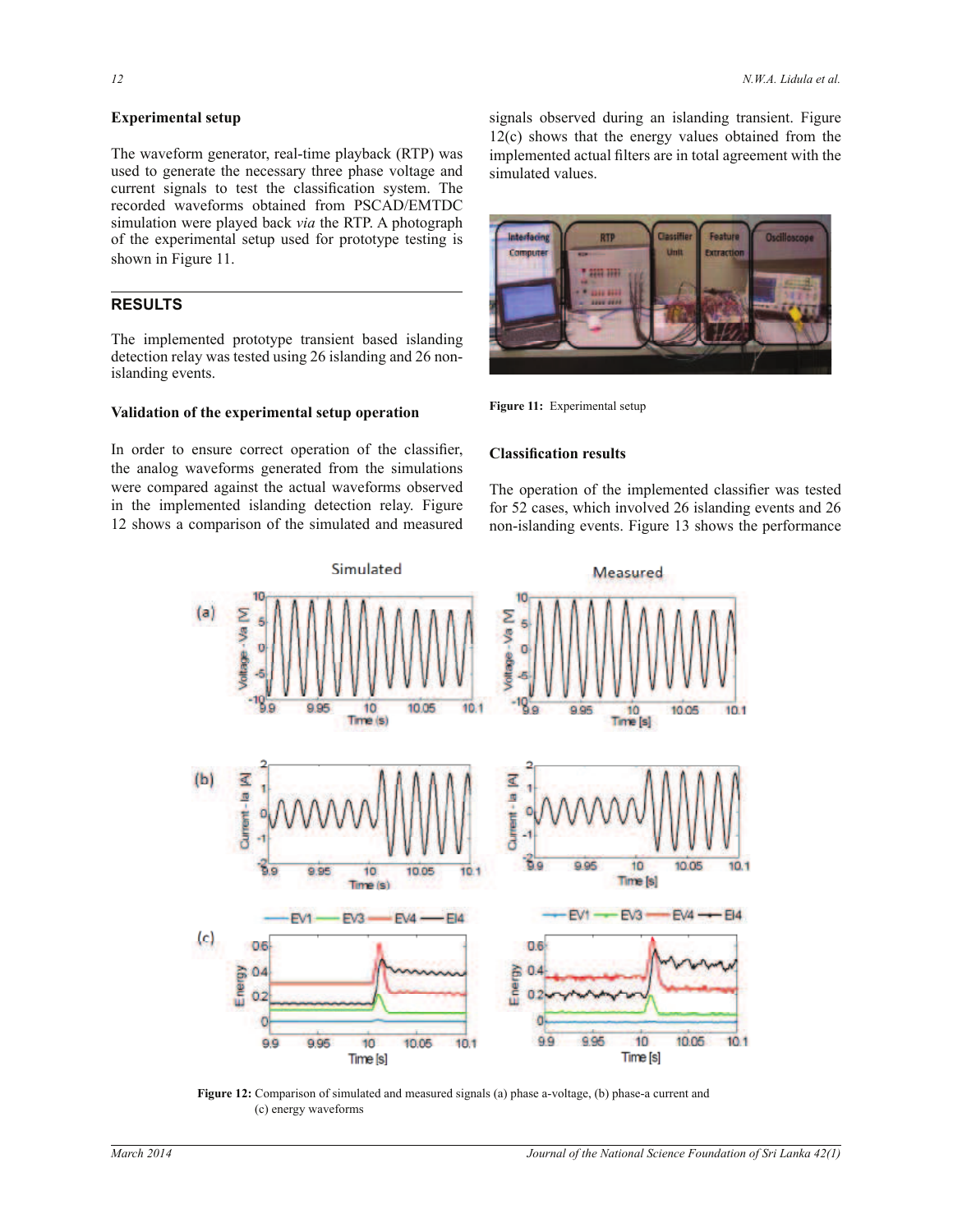![](_page_10_Figure_1.jpeg)

**Figure 13:** Observations at SPU (a) phase-a voltage, (b) phase-a current, (c) filtered voltage and current, (d) energy waveforms and (e) islanding flag

of the classifier during one of the islanding events, which happens after a temporary fault (two non-islanding events: fault initiation and fault clearing) when the total system load was 8 MW at a 0.95 power factor. Figure 13(a) and (b) presents the measured phase-a voltage and phase-a current at the DG terminal in the real-time playback (RTP). Figure 13(c) presents the band pass filters' outputs of measured voltage and current signals. The extracted features EV1, EV3, EV4 and EI4 are shown in Figure 13(d) and the islanding flag of the implemented classifier is shown in Figure 13(e). Although it is not distinguishable from the measured voltage and current signals shown in Figures  $13(a)$  and (b), Figure  $13(d)$ clearly shows a significant change in the energy contents at the transients generated at the initiation of fault at 10 s, fault clearing at 10.08 s and islanding at 10.15 s. Based on the energy values observed, the classifier was able to correctly recognize the islanding transient out of the other fault transients.

 The results observed with the implemented islanding detection relay for the 52 cases tested are summarized in Table 7. It shows that 24 out of the 26 islanding cases tested were correctly classified as islanding, and 25 out of the 26 non- islanding cases were correctly classified as

non-islanding. This gives an overall classification accuracy of 94 %. The islanding cases that were incorrectly classified operated due to the transients originating from fault reflections. In average, the islanding detection time of the implemented relay was estimated as 14 ms. The maximum detection time observed is only 19 ms, which is less than 2 cycles.

**Table 7:** Experimental accuracy results

|                   | Experiment     | Detection time (ms)           |     |    |             |
|-------------------|----------------|-------------------------------|-----|----|-------------|
| Class             | Total<br>cases | Correctly<br>classified cases | Min |    | Max Average |
| Islanding         | 26             | $24(92\%)$                    |     |    |             |
| Non-<br>islanding | 26             | $25(96\%)$                    | 12  | 19 | 14          |
| Total             | 52             | 49 (94 %)                     |     |    |             |

## **CONCLUSION**

Development of a prototype islanding detection relay transient signals was presented in this paper. The islanding detection relay uses a decision tree classifier with the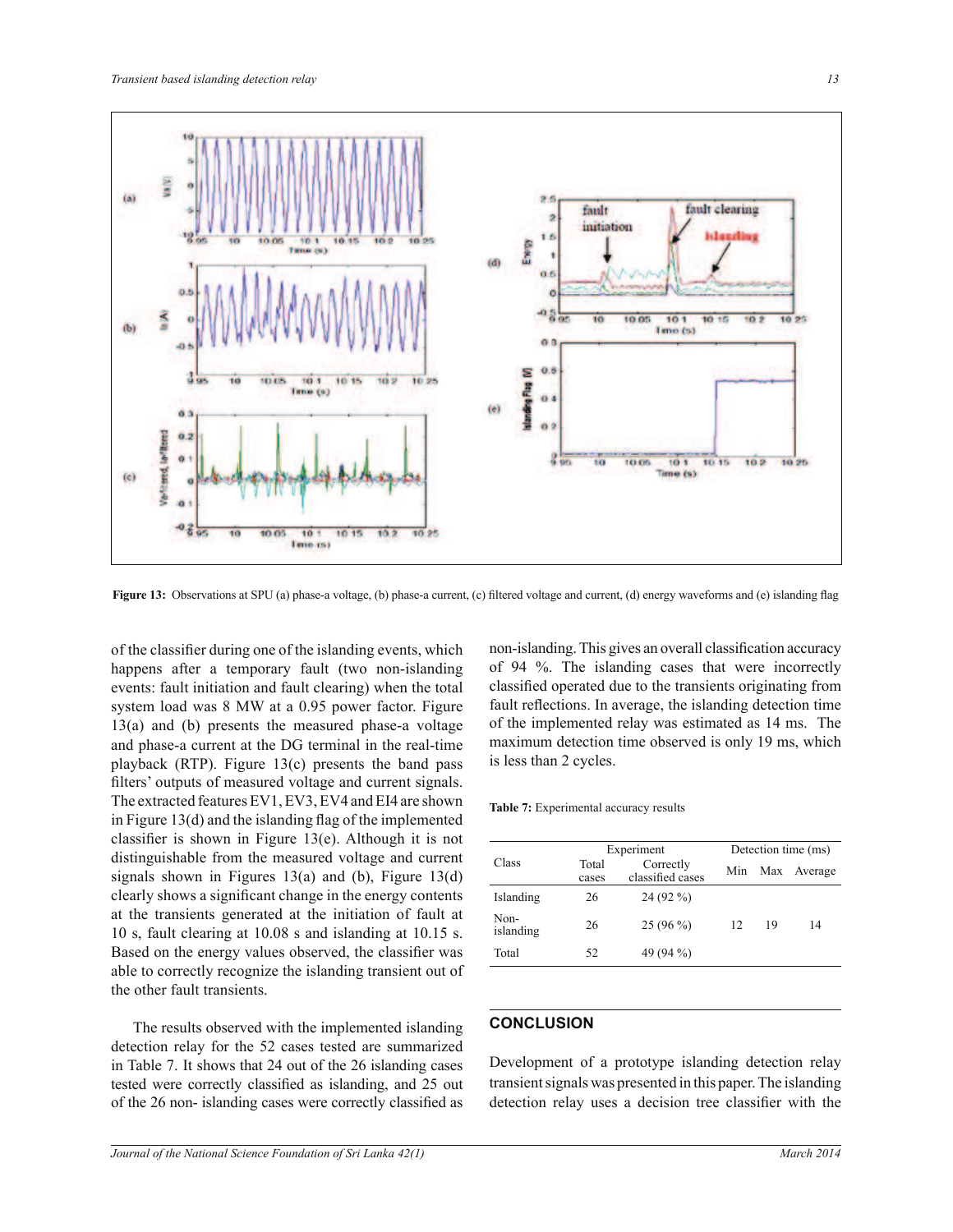features extracted through a set of tuned analog band pass filters. The proposed islanding detection technique was not only successful in giving comparatively accurate classification results, but also presented a simplified design with reduced computational and implementation cost.

In testing the implemented prototype relay, classification accuracies matched very well with the simulated results. With the implemented relay, an overall accuracy of 94 % was achieved in classifying islanding and non-islanding events correctly. For the cases tested, the average islanding detections time was only 14 ms, which is less than one cycle and the maximum detection time observed was only 19 ms, which is less than two cycles.

With its fast response, higher accuracy level, and the potential for low cost implementation, this methodology can be accepted as a promising technology to apply in microgrids, which require fast and reliable islanding detection (Katiraei *et al*., 2005) and could be a challenging substitute for highly reliable but expensive and complex transfer trip schemes (Etxegarai *et al*., 2011).

## **REFERENCES**

- 1. Breiman L., Friedman J., Olshen R. & Stone C. (1984). *Classification and Regression Trees*. Pacific Grove: Wadsworth Books, Belmont, California, USA.
- 2. Chowdhury S., Chowdhury S.P. & Crossley P. (2009). Microgrids and active distribution networks. *IEE Power and Energy Series 6*. The Institute of Electrical Engineers, London, UK.

DOI: http://dx.doi.org/10.1049/PBRN006E

- 3. El-Arroudi K., Joós G., Kamwa I. & McGillis D.T. (2007). Intelligent-based approach to islanding detection in distributed generation. *IEEE Transactions on Power Delivery* **22**: 828 – 835.
- 4. Etxegarai A., Eguía P. & Zamora I. (2011). Analysis of remote islanding detection methods for distributed resources, *International Conference on Renewable Energies and Power Quality*, *ICREPQ'11*, April 2011, pp. 1 − 6.
- 5. Freitas W., Huang Z. & Xu W. (2005 a). A practical method for assessing the effectiveness of vector surge relays for distributed generation applications. *IEEE Transactions on Power Delivery* **20**(1): 57 – 63.

DOI: http://dx.doi.org/10.1109/TPWRD.2004.838637

- 6. Freitas W., Xu W., Affonso C.M. & Haung Z. (2005 b). Comparative analysis between ROCOF and vector surge relays for distributed generation applications. *IEEE Transactions on Power Delivery* **20**(2): 1315 – 1324. DOI: http://dx.doi.org/10.1109/TPWRD.2004.834869
- 7. Funabashi T., Koyanagi K. & Yokoyama R. (2003). A

review of islanding detection methods for distributed resources. *Proceedings of the Power Tech Conference*, Bologna, Italy, volume 2, pp.  $6 - 11$ .

- 8. Gerstenhaber M. & Malik R. (2010). More value from your absolute value circuit-difference amplifier enables lowpower, high-performance absolute value circuit. *Analog Dialogue*, volume 44. Available at *www.analog.com/ library/analogdialogue/archives/44-4/absolute.pdf*
- 9. Hung G., Chang C.C. & Chen C.L. (2003). Automatic phase-shift method for islanding detection of gridconnected photovoltaic inverters. *IEEE Transactions on Energy Conversion* **18**(1): 169 – 173.

DOI: http://dx.doi.org/10.1109/TEC.2002.808412

- 10. IEEE Standard 1547-2003 (2003). *IEEE Standard for Interconnecting Distributed Resources with Electric Power Systems,* pp. 1 – 16. IEEE Standards Association, New Jersy. USA.
- 11. Jenkins N., Allan R., Crossley P., Kirschen D. & Strbac G. (2000). Embedded Generation, *IEE Power and Energy Series 31*. The Institute of Electrical Engineers, London, UK.
- 12. Katiraei F., Iravani M.R. & Lehn P.W. (2005). Micro-grid autonomous operation during and subsequent to islanding process. *IEEE Transactions on Power Delivery* **20** (1):  $248 - 257$ .

DOI: http://dx.doi.org/10.1109/TPWRD.2004.835051

- 13. Kim J.E. & Hwang J.S. (2000). Islanding detection method of distributed generation units connected to power distribution system, *Proceedings of the International Conference on Power System*. PowerCon 2000, Perth, Western Australia, pp. 643 – 647.
- 14. Kugelstadt T. (2002). Active filter design techniques. *Op Amps for Everyone* (ed R. Mancini). Available at *http:// www.focus.ti.com/lit/an/slod006b/slod006b.pdf*
- 15. Lidula N.W.A. & Rajapakse A.D. (2010). A pattern recognition approach for detecting power islands using transient signals-part I: design and implement. *IEEE Transactions on Power Delivery* **25**(4): 3070 – 3077. DOI: http://dx.doi.org/10.1109/TPWRD.2010.2053724
- 16. Lidula N.W.A. & Rajapakse A.D. (2011). Microgrids research: a review of experimental microgrids and test systems. *Renewable and Sustainable Energy Reviews Journal* **15**: 186 – 202.

DOI: http://dx.doi.org/10.1016/j.rser.2010.09.041

- 17. Mahat P., Chen Z. & Bak-Jensen B. (2008). Review of islanding detection methods for distributed generation, *Proceedings of the 3rd International Conference on Electric Utility Deregulation and Restructuring and Power Technology (DRPT)*, pp. 2743 – 2748.
- 18. Mahat P., Chen Z. & Bak-Jensen B. (2009). A hybrid islanding detection technique using average rate of voltage change and real power shift. *IEEE Transactions on Power Delivery* **24**(2): 764 – 771.

DOI: http://dx.doi.org/10.1109/TPWRD.2009.2013376

19. O'Kane P. & Fox B. (1997). Loss of mains detection for embedded generation by system impedance monitoring. *Proeedings of the 6th International Conference on*